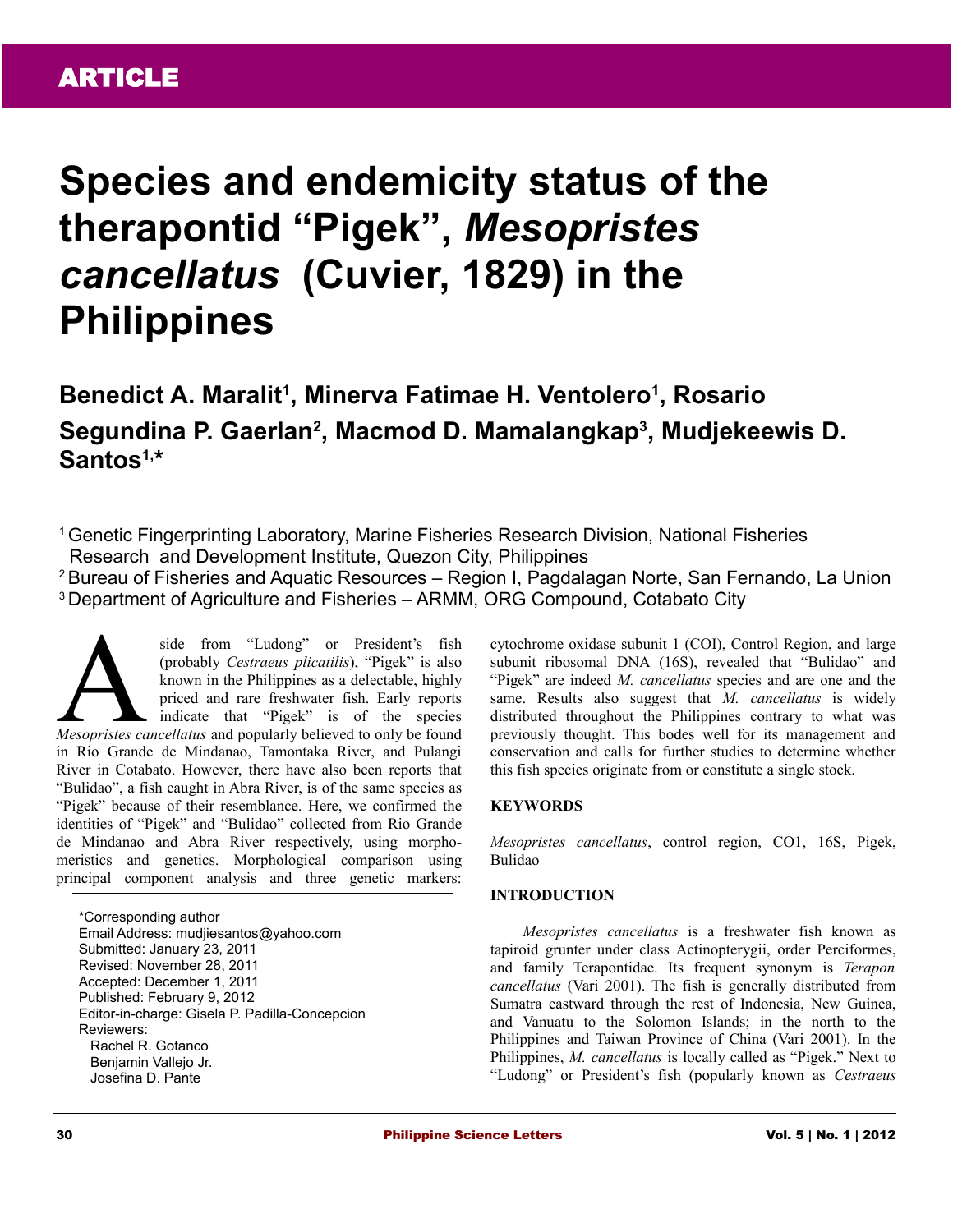*plicatilis*), the "Pigek" is famous for its delectable taste, towering price, alarming conservation status and confusing taxonomic identity.

The current status of the fish is quite alarming as local fishermen and Regional Bureau of Fisheries and Aquatic Resources (BFAR) data revealed that the average catch over the years has greatly decreased. Actually, "Pigek" is now in danger of becoming extinct because of uncontrolled and unregulated harvesting (Fresco 2002). Presently, efforts are underway to conserve and protect the remaining population because rearing techniques and culture of the fish are difficult to develop.

According to anecdotal reports "Pigek" samples which are found to be Tapiroid terapon of the lone species *M. cancellatus* believed to be found only in the waters of the Southern Philippines, specifically in Rio Grande de Mindanao, Tamontaka River, and Pulangi River in Cotabato (Macabalang 1984).

Recently, there have been claims that "Bulidao" being caught downstream of Abra river, located in the Northern part of the Philippines, is the same species as "Pigek" because of their resemblance.

Species identification is almost always efficiently solved by the use of a standardized molecular approach such as DNA barcoding in conjunction with a comprehensive morphological analysis (Hebert et al. 2004; Ward et al. 2005; Hubert et al. 2008; Meyer and Paulay 2005; Barrett and Hebert 2005; Hajibabaei et al. 2006). Actually, barcoding particularly oversees the problem caused by intraspecific phenotypic variation which overlaps that of sister taxa in nature leading to incorrect identifications if based on phenotype only (Pfenninger et al. 2006). Since the inception of DNA barcoding, cryptic variation and often spectacular levels of taxonomic diversity have been detected (Hebert et al. 2004). The cytochrome c oxidase subunit 1 mitochondrial region (COI) is the most popular DNA barcode



**Figure 1. A.** Sampling sites on the Philippine Map. One located in Brgy. Tamurong, Puro, Caoayan, Ilocos Sur (Region 1) and another in Rio Grande de Mindanao in Sultan Kudarat, Maguindanao (ARMM). **B.** "Bulidao" captured from the mouth of Abra River. (Inset: Determination of eye diameter for morphometric data). **C.** "Pigek" caught from the river bank of Rio Grande de Mindanao. (Inset: Determination of dorsal fin soft rays for meristic data)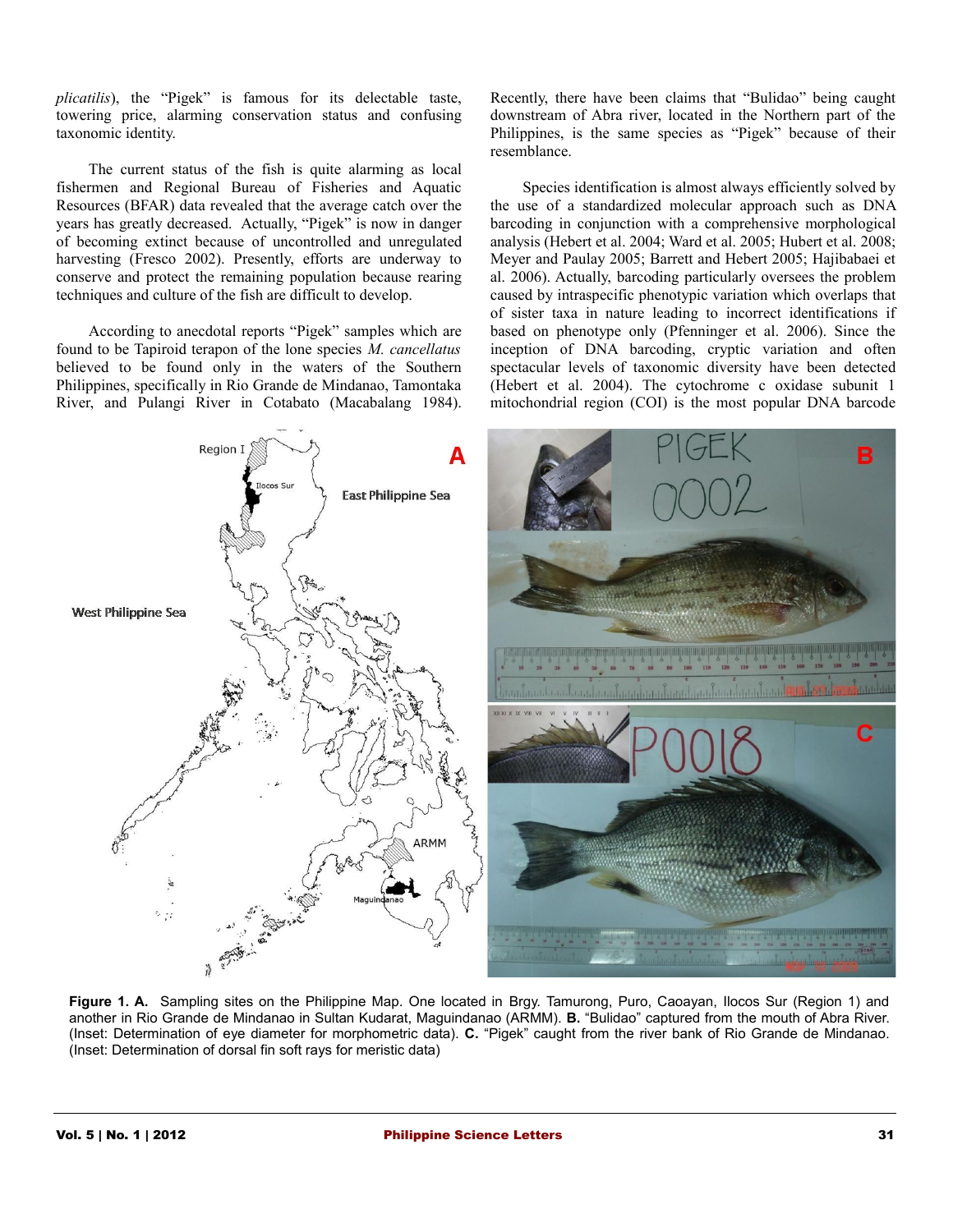for animals because COI possesses a great range of phylogenetic signal and evolution to allow the discrimination of not only closely allied species, but also phylogeographic groups within a single species (Hebert et al. 2003; Cox & Hebert 2001; Wares & Cunningham 2001). Numerous studies have established the usefulness of COI barcoding in several large groups of animals, such as birds (Hebert et al. 2004), fish (Ward et al. 2005; Hubert et al. 2008), cowries (Meyer and Paulay 2005), spiders (Barrett and Hebert 2005), and Lepidoptera (Hajibabaei et al. 2006). In cases where the COI marker is not sufficiently informative or suitable for a certain taxon (Moritz and Cicero 2004; Will et al. 2005), identified conserved sequences of putative functional importance in the control region of the mitochondrial DNA have provided valuable information on phylogeny, phylogeography and population genetics (Brown et al.1986; Saccone et al.1987; Sbisa` et al.1997; Matson and Baker 2001; Larizza et al. 2002; Reyes et al. 2003; Ketmaier and Bernardini 2005; Iyengar et al.

2006). Other phylogenetic work has also focused on mitochondrial genes encoding ribosomal (12S, 16S) DNA, although broad taxonomic analyses is constrained by the prevalence of insertions and deletions (indels) that greatly complicate sequence alignments (Doyle & Gaut 2000). In the past two decades, the mitochondrial 16S rRNA gene has not only been widely used to explore the phylogenetic relationships of lizards at varying taxonomic levels (Guo et al. 2011) but also in fish (Pondella et al. 2003), sea cucumbers (Byrne et al. 2010) and other organisms.

In this study, we confirmed, using morphological, meristic and genetic analyses, that a) "Pigek" found in Rio Grande de Mindanao and "Bulidao" found in Abra River are *M. cancellatus*.

#### **MATERIALS AND METHODS**

#### **Sample collections**

A total of 16 samples were gathered from the sampling sites (Figure 1a). Eight "Bulidao" (Figure 1b) were collected from the mouth of Abra River at Brgy. Tamurong, Puro, Caoayan, Ilocos Sur while eight "Pigek" (Figure 1c) were obtained from the river bank of Rio Grande de Mindanao in Sultan Kudarat, Maguindanao. Whole fish samples where chilled on ice until reaching the laboratory for sorting, initial identification, morphological examination, tissue sampling and archival storage. Tissue extraction involved cutting a small piece

of muscle tissue from the left dorsal anterior side of the fish.

#### **Morphometric, Meristic and Principal Component Analyses**

Documentation involved taking photos of whole fish samples beside a metric ruler. Morphometric characteristics like standard length (SL), head length (HL), length of the dorsal fin with spines (DSL), length of the dorsal fin with soft rays (SRL), eye diameter (ED), length of the anal fin (AFL), pelvic fin (PvFL), pectoral fin (PcFL), caudal fin (CFL) etc. were measured using a 12 inch ruler. Meristics, on the other hand, was determined by counting the spines (NDFS) and soft rays (NDFSR) on the dorsal fin, rays on the anal fin (NAFSR), pelvic fin (NPvFSR), and pectoral fin (NPcFSR), scales along (NLS), above (NRSLL) and below the lateral line, number of cheek scales (NCS) etc. These morphometric and meristic characters (Table 2) were recorded and log transformed before imported to PC-ORD software for Principal Component Analysis. The correlation option was selected in generating the cross products





#### Axis 1

**Figure 2.** Scatter plot of 16 "Pigek" samples using 19 morphometric and meristic data for Principal Component Analysis. Abra samples in darkened circles while Rio Grande samples in light circles. No significant loadings on Axis 1 while Axis 2 was primarily based on the "caudal fin length and number of cheek scales"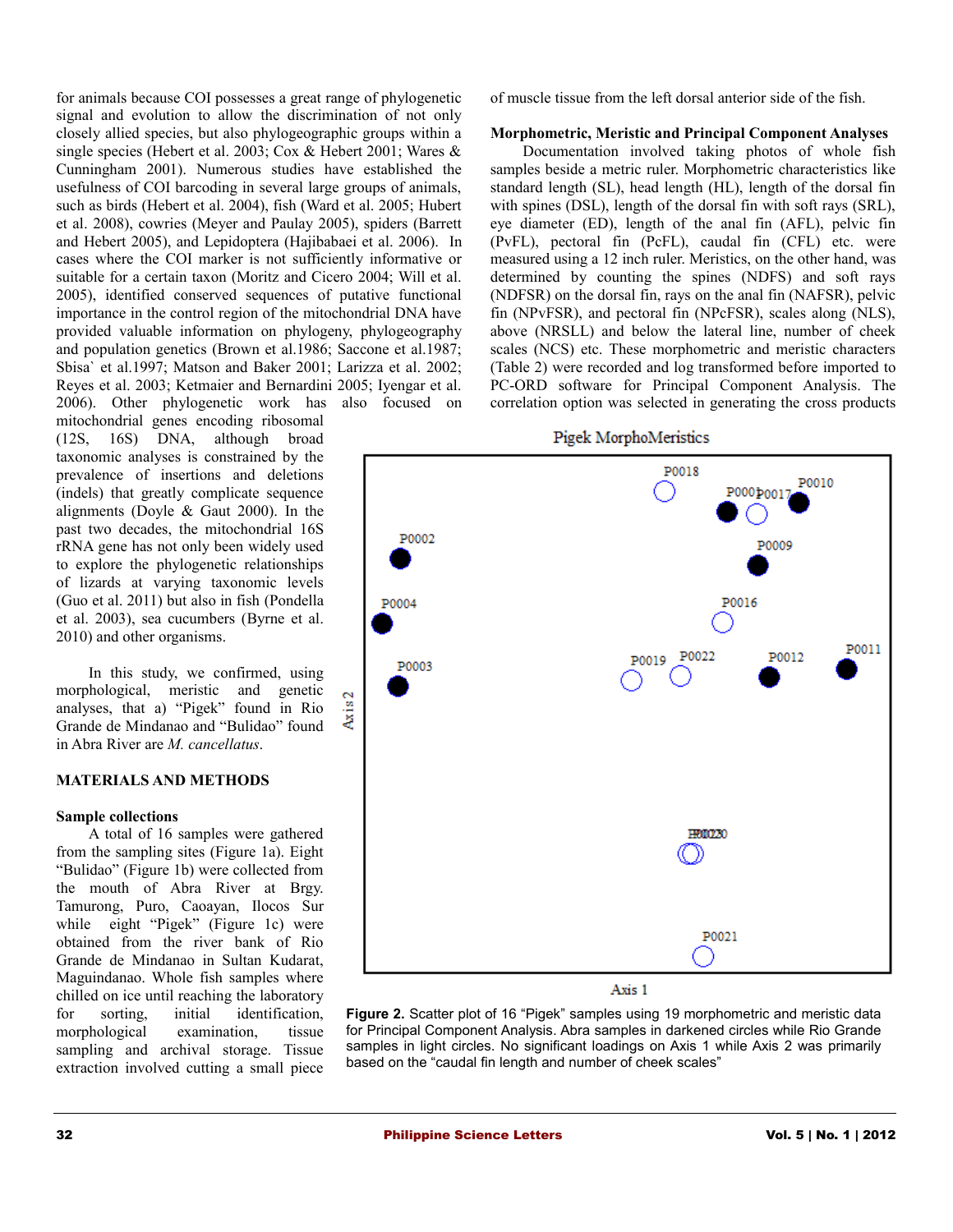matrix until the ordination graph was produced. Variables without variance were discarded from the analysis.

#### **Genetic Analysis**

DNA was extracted according to Santos et al. (2010) with minor modifications. Ethanol preserved tissues were rinsed with de-ionized  $H_2O$ . After which approximately 150 mg were sliced off with an uncontaminated disposable razor. The tissues were then minced and placed in a properly marked 1.5 mL Eppendorf tubes containing Cetyl Trimethyl Ammonium Bromide (CTAB) Extraction buffer (600 uL 2% CTAB pH 8.5, 30 uL of 1% Proteinase K) and incubated overnight in a water bath at 55 °C with occasional shaking. After incubation, 600 uL of chloroform: isoamyl (3:1) solution was added to each of the sample, shaken by hand for about 3 min. and then centrifuged for 5 min. at 8,000 rpm. The upper aqueous supernatant was then transferred in



**Figure 3.** Scatter plot of 16 "Pigek" samples using 19 morphometric and meristic data for Principal Component Analysis. Abra samples in darkened triangles while Rio Grande samples in light triangles. Axis 2 was primarily based on the "caudal fin length and number of cheek scales" while axis 3 was based on variations of "the number of soft rays on the dorsal fin and anal fin."

newly marked 1.5 mL tubes, avoiding inclusion of the organic phase. The described steps of clean-up after incubation were done twice. DNA precipitation was then carried out by mixing 50 uL of 3M Sodium Acetate (NaOAc) and 900 uL 95 % ethanol to the tubes containing the supernate. These were then hand shaken for 3 min. and placed overnight in a  $-20$  °C freezer. After precipitation, the tubes are spun in a microcentrifuge at 13,000 rpm for 30 min and then the aqueous phase was carefully pipetted out leaving the DNA pellet at the bottom of the tube. The pellet was then rinsed by adding 500 uL 70% ethanol and spun for 13,000 rpm for 3 min. before removal of ethanol. The previously described rinsing step was done twice. The DNA pellet was air dried for 10 minutes and rehydrated in 300 uL of 1X TE buffer (1 mM EDTA, 10 mM Tris-HCl, pH 8.0). Resulting stock DNA extracts were stored in cryo vials at -20  $^{\circ}C$ .

> Three primers pairs (Table 1) were used for amplification of the genetic markers. A 25 uL reaction mixture was prepared containing water, 1x PCR Buffer, 0.2 mM dNTP's, 0.5 uM primers (for control region and 16S) or 0.8 uM primers (for CO1), 2 mM MgCl, 1 unit Taq polymerase and 1 ul of DNA template. They were run on a thermal cycler with the following PCR cycling parameters: Initial denaturation at 94 °C for 10 min; 36 cycles of 94 °C for 30 s, 50 °C for 45 s, 72 °C for 45 s; and a final extension of 72 °C for 10 min (for 16S and Control Region amplification) or 94 °C initial denaturation for 1 min followed by 5 cycles of 94 °C for 1 min, 45 °C for 1 min and 30 secs, 72 °C for 1 min and 30 secs; another 35 cycles of 94 °C 1 min, 50 °C for 1 min and 30 secs, 72  $\degree$ C for 1 min; and a final extension of 72 °C for 5 minutes (for CO1 amplification). After the reaction, amplicons were electrophoresed through a 1 % agarose gel stained with Ethidium Bromide and submerged in TAE buffer. Bi-directional capillary sequencing using Big Dye Terminator method followed.

DNA sequences were edited and aligned using alignment explorer packaged in MEGA version 4.0 (Tamura et al. 2007). A comprehensive phylogenetic analysis of the genus *Mesopristes* is beyond the scope of this study. We do, however, present the phylogenetic positions of our *M. cancellatus* samples relative to each other.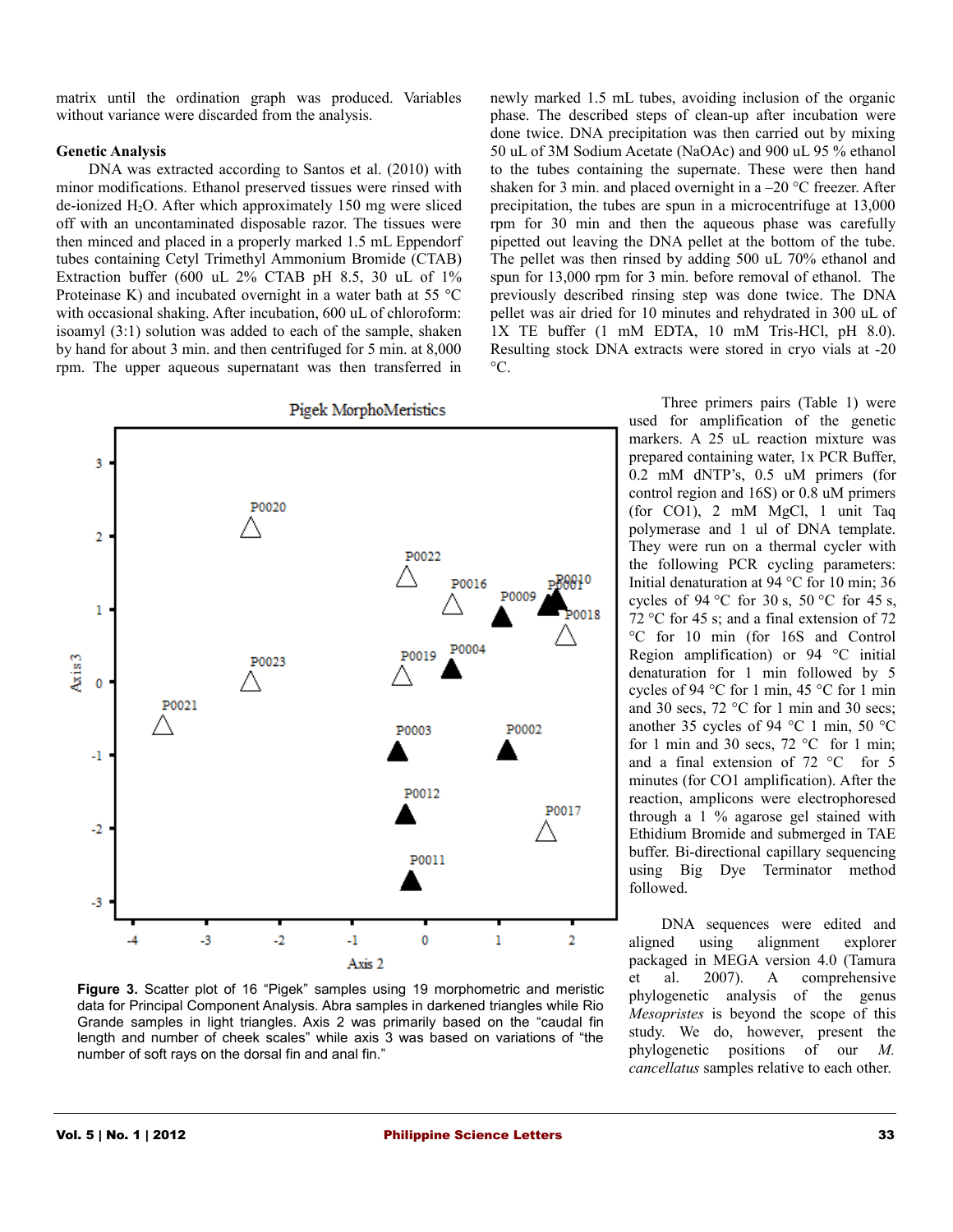In conjunction with the morpho-meristic analysis, a cladogram for each marker was inferred. *Rhynchopelates oxyrhynchus* marker sequences from GenBank were used as outgroup sequences for the genetic analyses. The bootstrap consensus tree inferred from 500 replicates and 64238 seeds was taken to represent the evolutionary history of the taxa analyzed and branches corresponding to partitions reproduced in less than 50% bootstrap replicates were collapsed. The percentage of replicate trees in which the associated taxa clustered together in the bootstrap test (500 replicates) is shown next to the branches (Felsenstein 1985). The tree is drawn to scale, with branch lengths in the same units as those of the evolutionary distances used to infer the phylogenetic tree. The evolutionary distances were computed using the Tamura-Nei method (Tamura and Nei 1993). All phylogenetic analyses were done in MEGA version 4.0 (Tamura et al. 2007).

#### **RESULTS AND DISCUSSION**

#### **Gross Morphology and Meristics**

Eight "Pigek" and "Bulidao" samples each were analyzed. In accordance with the descriptions made by Vari (2001), they closely resembled characteristics in published descriptions of *Mesopristes cancellatus*. The observed parameters in all of the samples fall well within the range of the different diagnostic characters of *M. cancellatus*. The dorsal part of the body was mainly gray to grayish brown and silvery white on the ventral side when fresh. Likewise, 5 dark oblique vertical bars were seen dorsally above the uppermost stripe of the 3 horizontal stripes which were found longitudinally. These coloration or markings, however, were mostly prominent on small individuals and less prominent fading into the background on larger individuals. Length and weight of all the samples ranged from 192mm to 310mm and 80g to 515g respectively. Head length (HL) ranged from 46mm to 80mm while eye diameter (ED) was from 12mm to 20mm. Likewise, all of the fish samples had 12 spines (NDFS) and either 10 or 11 soft rays (NDFSR) on the dorsal fin. Three prominent spines and 8 or 9 soft rays (AFSR) could also be observed on the anal fin. Five soft rays were found on the pelvic fin (NPvFSR) while 12 or 13 on the pectoral fin (NPcSR). Number of scales

on the lateral line (NLS) ranged from 49 to 58, cheek scales (NCS) from 4 to 7 and number of rows of scales above the lateral line is either 8 or 9. The fish also had a very distinguishable basal blotch on the anal fin. It could also be noted that the post temporal bone is expanded, serrate and not covered with skin and scales. The opercular spine does not extend beyond the margin of the opercle lobe with a similar serrate preopercle. Average measurements for "Pigek" and "Bulidao" samples were determined and listed in Table 2.

#### **Morphological Identity**

For Principal Component Analysis, "Pigek" and "Bulidao" samples were analyzed using 19 characters (Table 2). All values obtained from metrics and meristics were log transformed to minimize the effect of extremely high and low values; and more or less equalize the distance units between measurements and frequencies used in the dataset. It is for the same reason for the use of correlation option in generating the cross products matrix.



**Figure 4.** Figure 3. Evolutionary relationships of 17 taxa inferred using the Neighbor-Joining method (Saitou and Nei 1987). The bootstrap consensus tree inferred from 500 replicates is taken to represent the evolutionary history of the taxa analyzed (Felsenstein 1985). The percentage of replicate trees in which the associated taxa clustered together in the bootstrap test (500 replicates) are shown next to the branches (Felsenstein 1985). The tree is drawn to scale, with branch lengths in the same units as those of the evolutionary distances used to infer the phylogenetic tree. The evolutionary distances were computed using the Tamura-Nei method (Tamura and Nei 1993) and are in the units of the number of base substitutions per site. Gaps and missing data in 467 positions were eliminated from the dataset (Complete deletion option). Phylogenetic analyses were conducted in MEGA4 (Tamura et al. 2007).

 $0.02$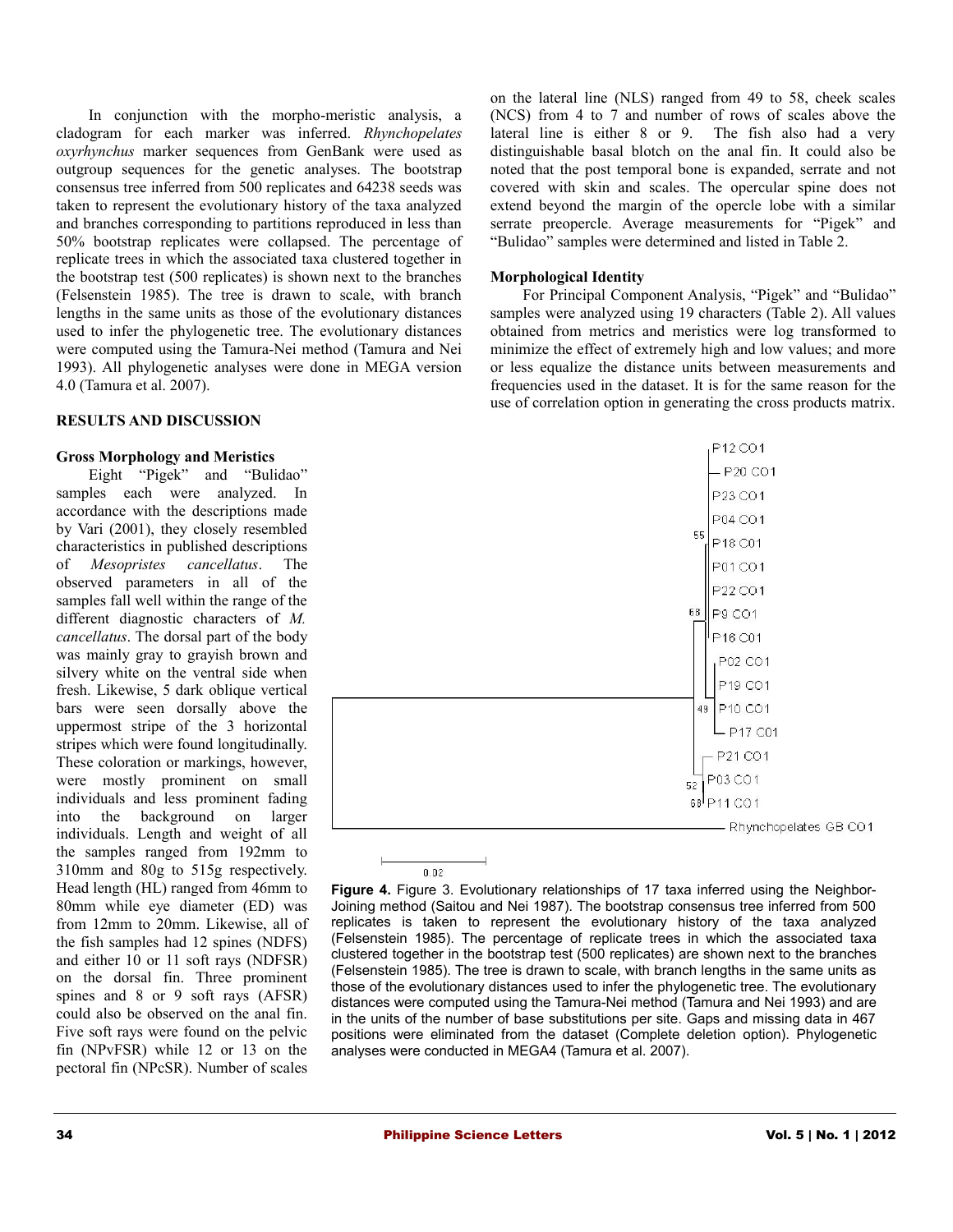No other rotation was used.

The first 5 components displayed eigenvalues greater than 1. However, only the first three components, which accounted for approximately 71.87% of the total meaningful variance (Supplementary Table A), were retained for the analysis. For interpretation, an item was said to load on a given component if the absolute value of its factor loading was .40 or greater for that component, and was less than .40 for others. Using these criteria, no items were found to load on the first component, thus, indicating the homogeneity of the analyzed characteristics among the samples on this axis. No specific character defined the relationship of any of the samples on axis or component 1 (Supplementary Table B). This is a preliminary indication that no specific morpho-meristic pattern in axis I may be observed in the samples in relation to the sampling sites. Meanwhile, two items loaded on the second component, thus, any correlation on

 $-$  P1 CR P4 CR P<sub>16</sub> CR  $P22 CR$  $P23 CR$  $1_{P20}$  CR  $P21CR$ P<sub>12</sub> CR  $P19CR$ P<sub>2</sub>CR P<sub>17</sub> CR P<sub>18</sub> CR P9 CR **P10 CR** - Rhynchopelates GB CR

**Figure 5.** Evolutionary relationships of 17 taxa based on CR marker and inferred using the Neighbor-Joining method (Saitou and Nei 1987). The bootstrap consensus tree inferred from 500 replicates is taken to represent the evolutionary history of the taxa analyzed (Felsenstein 1985). The percentage of replicate trees in which the associated taxa clustered together in the bootstrap test (500 replicates) are shown next to the branches (Felsenstein 1985). The tree is drawn to scale, with branch lengths in the same units as those of the evolutionary distances used to infer the phylogenetic tree. The evolutionary distances were computed using the Tamura-Nei method (Tamura and Nei 1993) and are in the units of the number of base substitutions per site. Gaps and missing data in 224 positions were eliminated from the dataset (Complete deletion option). Phylogenetic analyses were conducted in MEGA4 (Tamura et al. 2007).

this axis would primarily be based on the "caudal fin length and number of cheek scales." On the third component, however, any correlation, based on 9.29% meaningful variance, between the characters on this axis would be mainly on variations of "the number of soft rays on the dorsal fin and anal fin" (Supplementary Table B). When the resulting ordination was graphed on scatter plots using components one vs two and two vs three, no clustering related to the geographic origin of the samples could be observed (Figure 2 and 3). In the context of species differentiation, it can be inferred that the samples do not differ exclusively from one another based on the principal component analysis of the examined morphometric and meristic characters.

# **Genetic Identities**

Using BLASTn, DNA sequences of the samples using the three markers are approximately 87% identical with the blotched

terapon, *Rhynchopelates oxyrhynchus* (accession: AP011064.1). The value of the identity does not, however, suggest that the samples are indeed *Rhynchopelates*. Instead, this indicates that the among the terapontid sequences in GenBank, the nearest genetic sister group of the samples is Rynchopelates. Examination of the samples and comparison with published descriptions reveal that they are different from *Rhynchopelates* and are most likely *Mesopristes*. The average genetic distance over all sequence pairs using Kimura 2 parameter model is 0.020 for CO1, .033 for the control region and 0.004 for 16S, indicating homogeneity in the sequences. This is further supported when pairwise sequence alignment is done and high identity scores of 96 to 99% within datasets are observed. Based on these observations of the DNA sequence characteristics presented by the markers, there is a high probability, therefore, that the samples are identical to each other and no difference can be seen in relation to geographic origin. The Genbank voucher sequence of *Rhynchopelates oxyrhynchus* was used as outgroup to determine the interrelatedness the samples and construct a neighbor joining tree for each of the markers. Primarily, cladogram construction to describe phylogenetic relationships in the study was based on mtDNA CO1 (Folmer et al. 1994) because there is a preliminary assumption that it possesses a great range of phylogenetic signal and evolution to allow the discrimination of not only closely allied species, but also

 $0.02$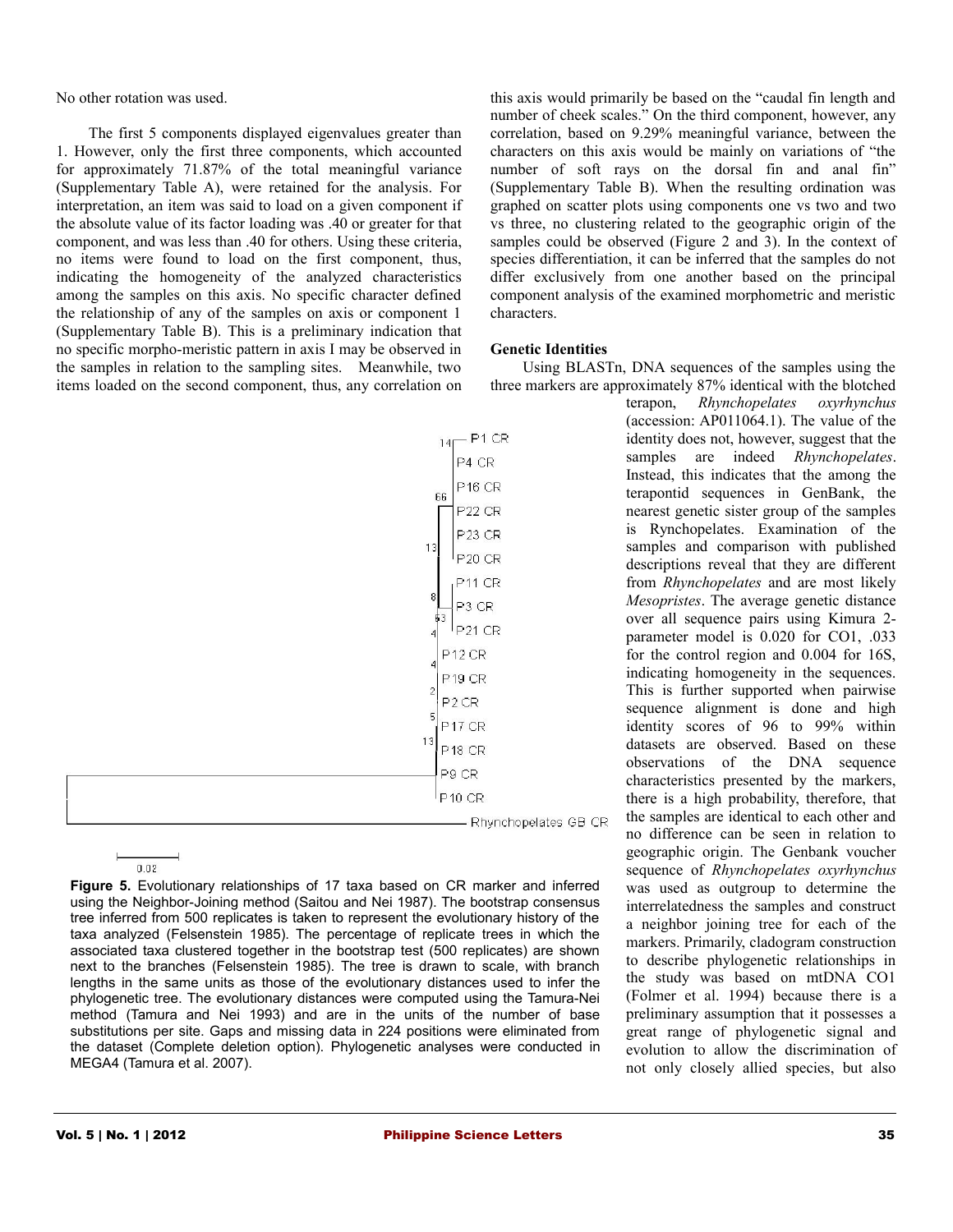phylogeographic groups within a single species (Hebert et al. 2003; Cox & Hebert 2001; Wares & Cunningham 2001). Although, as shown, no geographic based grouping or a highly supported genetic pattern was observed (Figure 4). Proven to be highly conserved for this particular species with only 4 parsimony informative sites and 6 unique haplotypes, mtDNA CO1 strongly suggests conspecificity in all the samples.

On the other hand, it is widely accepted that mitochondrial DNA (mtDNA) control region evolves faster than protein encoding genes, (with few exceptions) and thus, are frequently utilized for population genetic and phylogenetic studies of fishes (Tang et al. 2006). It is in this context that the control region was also used in the analysis to confirm the previous results. In agreement, the analysis also produced an NJ Tree showing no distinct genetic pattern (Figure 5). This can be accounted to the very low number of parsimony informative characters (2) and

having only 4 unique haplotypes in the dataset, as also found in the CO1 marker. Although a slower rate of substitution in CR was previously found in salmonid fishes (Bernatchez and Danzmann 1993; Shedlock et al. 1992), this may not be the case as the K2P genetic distance of the marker in this study is comparably higher than that of the CO1. This supports the previous result that the samples generally belong to one species for having a popularly believed variable CR marker (Lee et al. 1995) to be highly conserved among the samples.

Further phylogenetic analysis proceeded with 16S as marker because the mitochondrial gene for 16S ribosomal RNA was also proven to be as useful as the CO1 and CR markers in phylogenetic studies, providing information on the systematics of terrestrial and marine vertebrates (Allard et al. 1992; Milinkovitch et al. 1993). These genes have also been successfully used in reconstructing phylogenies for marine fishes, such as Centropomidae (snooks) and Epinephilnae (groupers) (Craig et al. 2001; Tringali et al. 1999). Actually, it is believed to be powerful for phylogenetic questions since its secondary structures of loop and stem regions allows both conservative and relatively variable regions of the mitochondrial genome to be analyzed with a potential to resolve both deep and shallow clades (Pondella II 2003). With agreement to previous results, however, the NJ tree showed no

geographic based grouping or any particular genetic pattern (Figure 6). This 16S marker (Meyer et al. 1994) also proved to be conserved among the samples, with only one parsimony informative character and three unique haplotypes; thus, resulting again to low bootstrap support. With these three markers, the overall result leads to the conclusion that samples are very much genetically identical to each other. It may be noted that the outgroup, which is presumed to be the nearest sister group as it has the highest identity match among all available sequences in GenBank through BLAST, is seen as genetically distant from the group indicating that there may still be a missing *stem taxon* in its evolution. This is, however, beyond the scope of this study but nevertheless warrants a more comprehensive phylogenetic study of the genus and the family Terapontidae.



 $0.002$ 

**Figure 6.** Evolutionary relationships of 17 taxa based on 16S marker and inferred using the Neighbor-Joining method (Saitou and Nei 1987). The bootstrap consensus tree inferred from 500 replicates is taken to represent the evolutionary history of the taxa analyzed (Felsenstein 1985). The percentage of replicate trees in which the associated taxa clustered together in the bootstrap test (500 replicates) are shown next to the branches (Felsenstein 1985). The tree is drawn to scale, with branch lengths in the same units as those of the evolutionary distances used to infer the phylogenetic tree. The evolutionary distances were computed using the Tamura-Nei method (Tamura and Nei 1993) and are in the units of the number of base substitutions per site. Gaps and missing data in 506 positions were eliminated from the dataset (Complete deletion option). Phylogenetic analyses were conducted in MEGA4 (Tamura et al. 2007).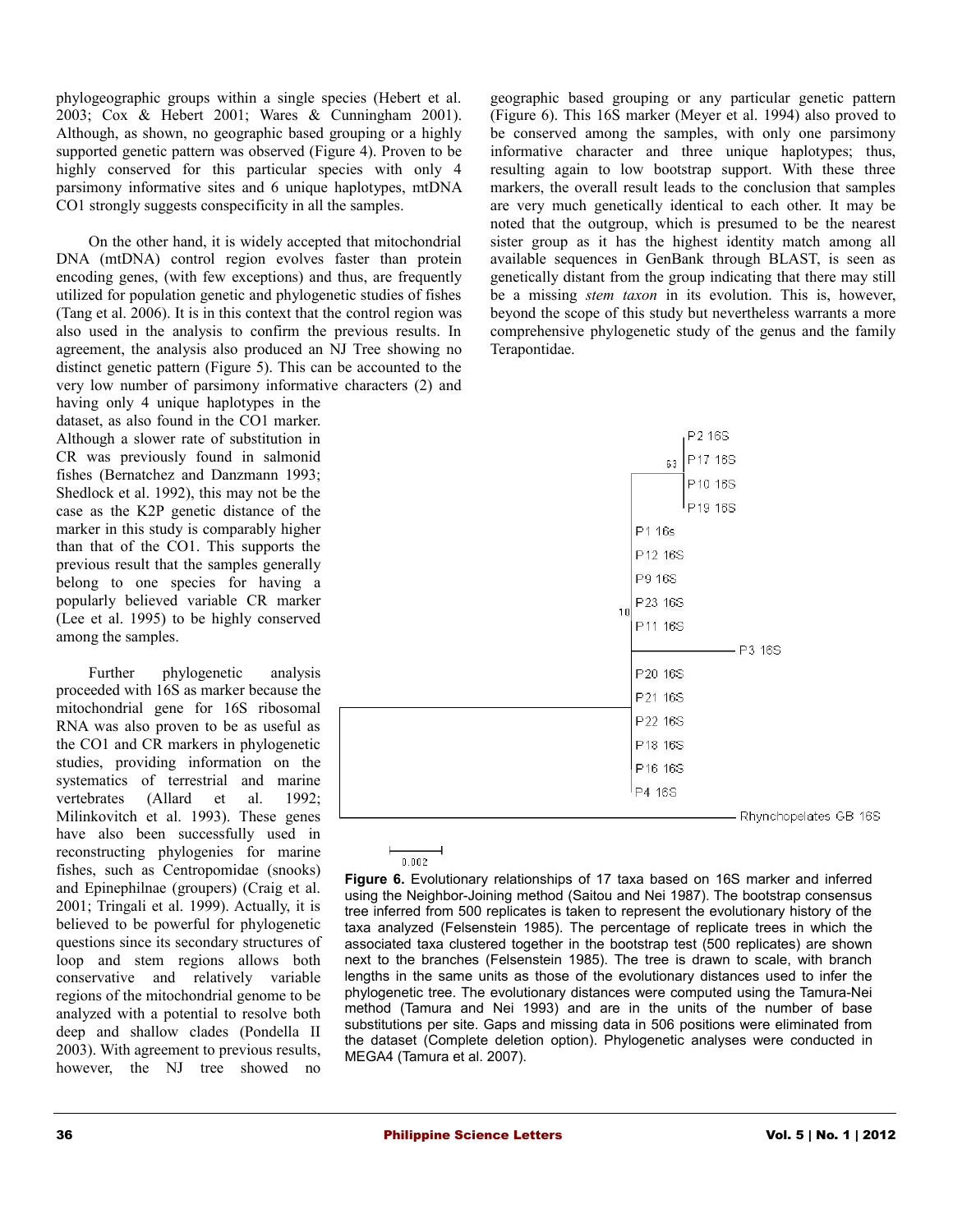mplification of markers used in A  $_{\rm C}^{\rm K}$ **Table 1.** (Left) Primers for P phylogenetic analyses. phylogenetic analyses. Table 2. (Bottom) Nineteen Recorded morphometric and meristic<br>characters of 16 Pigek and Buildao samples used in principal **Table 2.** (Bottom) Nineteen Recorded morphometric and meristic characters of 16 Pigek and Bulidao samples used in principal component analysis. component analysis.

450 bp

 $~10~b$ p

Folmer et al., 1994

GGT CAA CAA ATC ATA AGA TAT TGG

LCO1490

CCT GAA GTA GGA ACC AGA TG

 $\ddot{ }$ 

Lee et al., 1995 Lee et al., 1995

TTC CAC CTC TAA CTC CCA AAG CTA G

CCG GTC TGA ACT CAG ATC ACG T

CGC CTG TTT ATC AAA AAC AT

Sequence  $(5'$  to  $3'$ )

Vame 6Sar 6Sbr CRA CRE

 $-630$  bp

Meyer et al., 1994 Meyer et al., 1994

Target size

Source

|                                 | Meristics<br><b>Morphometrics</b> | 쪟            | œ                    | $\infty$       | $\infty$       | $\infty$ | 9              | $\infty$    | 9           | $\infty$        | $\infty$ | $\infty$ | $\infty$   | 8        | $\infty$ | 9             | 9           | $\infty$ | $\infty$    | $\infty$ |
|---------------------------------|-----------------------------------|--------------|----------------------|----------------|----------------|----------|----------------|-------------|-------------|-----------------|----------|----------|------------|----------|----------|---------------|-------------|----------|-------------|----------|
|                                 |                                   | ଞ୍ଚ          | 5                    | 6              | 5              | 5        | $\circ$        | ô           | I           | $\circ$         | ဖ        | 5        | ô          | ô        | $\circ$  | 4             | 4           | ю        | 5           | မာ       |
|                                 |                                   | ≌            | 38                   | 98             | 58             | æ        | 忑              | 78          | 24          | 33              | ន        | B        | 罖          | \$       | 23       | హ             | S.          | 孚        | ₽           | ន        |
|                                 |                                   | NP&BR        | 12                   | $\overline{c}$ | 13             | 13       | 12             | 12          | 12          | 13              | 13       | 13       | 12         | 12       | 53       | 53            | 13          | 12       | 53          | ⋍        |
|                                 |                                   | <b>NPVER</b> | 5                    | 5              | 5              | 5        | 5              | 5           | 5           | 5               | 5        | 5        | 4          | 5        | 5        | 5             | 5           | 5        | 5           | 5        |
|                                 |                                   | <b>NAFSR</b> | œ                    | œ              | ග              | œ        | œ              | œ           | c           | ာ               | $\infty$ | ∞        | $\infty$   | $\infty$ | $\infty$ | $\infty$      | ග           | $\infty$ | ග           | 8        |
|                                 |                                   | NDE86        | ₽                    | ₽              | ₽              | ₽        | $\cong$        | ₽           | ∓           | ∓               | ₽        | ₽        |            | ₽        | ₽        | ₽             | ≓           | ₽        | ₽           | ₽        |
|                                 |                                   | ይ<br>የ       | 2                    | 51             | 51             | 57       | 51             | 12          | 51          | 51              | 12       | 12       | 2          | 12       | 12       | 2             | 12          | ₽        | 57          | 12       |
|                                 |                                   | ಕ            | R                    | 母              | ន              | 母        | Б              | Ю           | 18          | 83              | ຂ        | 88       | 88         | 88       | Þ        | នេ            | A           | 18       | 母           | ន        |
|                                 |                                   | ቺ            | ੩                    | B              | ສ              | 8        | Ą              | a           | 47          | 母               | జ        | 母        | 8          | श्लु     | 粵        | 岛             | \$          | 母        | ន           | 47       |
|                                 |                                   | ጄ            | នេ                   | 铝              | 88             | ఇ        | 58             | 18          | ෂ           | চি              | \$       | 18       | 53         | ន        | 47       | ù5            | 58          | ន        | នេ          | ន        |
|                                 |                                   | <u>ጅ</u>     | 13                   | ᢆ              | ᢛ              | z        | 55             | 73          | 55          | ន               | \$       | 23       | z          | 3        | S.       | 应             | a.          | 47       | い           | 孚        |
|                                 |                                   | ಜ            | ₽                    | ສ              | ສ              | 8        | æ,             | នេ          | 47          | 45              | ఇ        | 母        | இ          | 3        | ஜ        | ஜ             | द           | \$       | 芯           | 근        |
| - 1994                          |                                   | g            | ₩                    | 8              | ক্র            | 忑        | ន              | 흐           | 8           | ಹ               | జ        | 8        | 88         | 8        | 15       | 罔             | ۴           | Ю        | ଛ           | ౘ        |
| romer et al                     |                                   | ⊞            | 15                   | 호              | ₽              | 57       | fö             | 15          | R           | 45              | چ        | 15       | 5          | 15       | 15       | 13            | 13          | 4        | 15          | 4        |
| 4                               |                                   | 로            | ㅈ                    | 47             | $\mathfrak{B}$ | a,       | S              | 응           | 52          | 52              | Z        | 75       |            | 13 원     | 73       | $\frac{8}{2}$ | 8           | œ        | အ           | 5        |
| TAA ACT TCA GGT GAC CAA AAA ATC |                                   | ರ            | $\boxtimes$          | 总              | 草              | 큨        | $\mathbb{Z}^2$ | Ж           | R,          | 247             | 202      | Ä        | <b>210</b> | 96       | 26       | 235           | 22          | 26       | $\boxtimes$ | 216      |
|                                 |                                   | œ            | 275                  | 182            | $\frac{1}{8}$  |          | $\frac{8}{8}$  | 297         | 8           | 285             | 250      | 272      | 280        | 250      | 250      | 271           | 278         | 252      | 271         | 263      |
|                                 |                                   | ᄇ            | 87                   | 92             | ĝ.             | ĝ        | $\frac{1}{30}$ | æ           | 310         | R               | 261      | 286      | 275        | 265      | R        | 275           | 285         | æ,       | 272         | 272      |
|                                 |                                   | ≊            | 365                  | 8              | 8              | នន្      |                | <b>BS</b>   | æ           | 515             | 263      | V        |            | 88       | R        | 355           | 45          | 325      | ੩           | 335      |
|                                 | රී                                |              | ROOT                 | <b>POOC</b>    | <b>PDDD3</b>   | ROO4     | R008           | <b>DDDR</b> | <b>ROTT</b> | R0012           | Average  | PDD16    | POOT7      | ROOB     | RDD19    | <b>ROOD</b>   | <b>ROZT</b> | ROZZ     | ROCC        | Average  |
| HCO2198                         | Location                          |              | <b>Cagayan River</b> |                |                |          |                |             |             | <b>Ro Gande</b> |          |          |            |          |          |               |             |          |             |          |

# **CONCLUSION**

The study now suggests that "Pigek" is not only found in Mindanao but also in Abra River in Luzon. Since published reports from a lot of sources suggest that *M. cancellatus* is widely distributed in the Philippines and the Asia Pacific Region, there is high possibility that the fish species can be found in other freshwater bodies in the country as reported (Vari 2001). This bodes well for the management of this threatened species in the Southern Philippines as new sources and habitat are found in other parts of the country. It would then be interesting to note in the future whether the Abra and Rio Grande samples constitute / originated from a single stock and determine their true evolutionary history and phylogeography. Voucer sequences of "Pigek" (JN704357 and JN704358) and Bulidao (JN704355 and JN704356) are now available in BOLD.

# **ACKNOWLEDGEMENT**

The authors wish to thank Ms. Ysabelle Laureen M. Mejia from Pamantasan ng Lungsod ng Maynila for initial sorting, gross examination and taking of pictures of the samples. Likewise, our deepest thanks to Demian Willette and Ms. Abigail Garcia for their important insights in the study.

# **CONFLICT OF INTEREST**

None.

# **CONTRIBUTION OF INDIVIDUAL AUTHORS**

Samples were collected by Rosario Segundina Gaerlan and Macmod Mamalangkap. Framing of the hypotheses and experimental design, laboratory work, data analysis, interpretation, & manuscript preparation were contributed by Minerva Ventolero, Benedict Maralit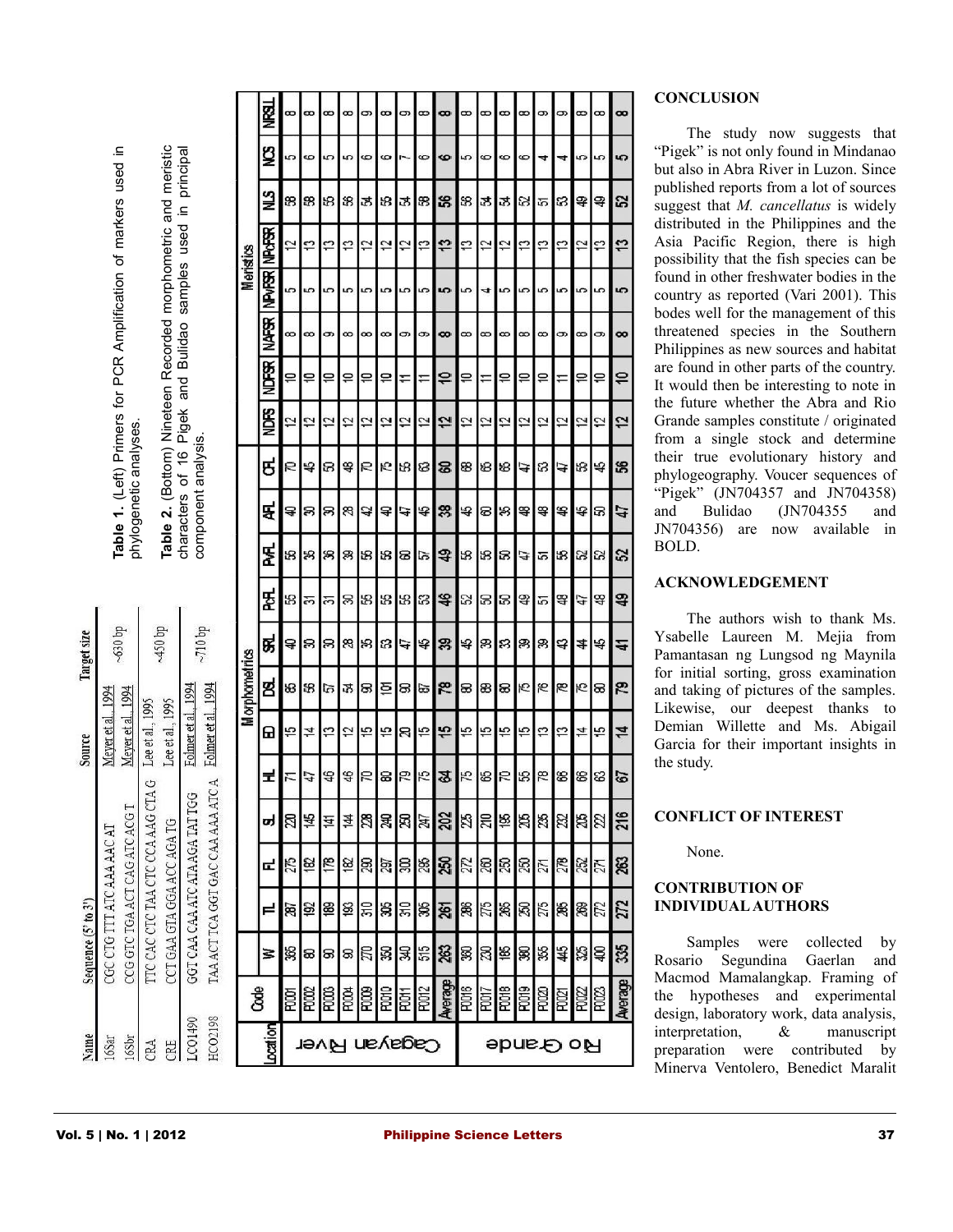#### and Mudjekeewis Santos. **REFERENCES**

- Allard MW, Miyamoto MM, Jareche L, Kraus F, Tennant, MR. DNA systematics and evolution of the artiodactyls family Bovidae. Proc. Natl. Acad. Sci. USA 1992; 89: 3972–3976.
- Barrett RDH, Hebert PDN. Identifying spiders through DNA barcodes. Can. J. Zool. 2005; 83: 481–491.
- Bernatchez L, Danzmann RG. Congruence in control-region sequence and restriction-site variation in mitochondrial DNA of brook charr (Salvelinus fontinalis Mitchill). Mol. Biol. Evol. 1993; 10: 1002–1014.
- Brown GG, Gadaleta G, Pepe G, Saccone C, Sbisa E. Structural conservation and variation in the D-loop-containing region of vertebrate mitochondrial DNA. J. Mol.Biol. 1986; 192: 503–511.
- Byrne M, Rowe F, Uthicke S. Molecular taxonomy, phylogeny and evolution in the family Stichopodidae (Aspidochirotida: Holothuroidea) based on COI and 16S mitochondrial DNA. Molecular Phylogenetics and Evolution. 2010; 56: 1068–1081.
- Craig MT, Pondella II, DJ, Franck JPC, Hafner JC. On the status of the serranid fish genus Epinephelus: evidence for paraphyly based on 16s rDNA sequences. Mol. Phylogenet. Syst. 2001; 19: 121–130.
- Cox AJ, Hebert PDN. Colonization, extinction and phylogeographic patterning in a freshwater crustacean. Mol. Ecol. 2001; 10: 371–386.
- Doyle JJ, Gaut BS. Evolution of genes and taxa: a primer. Plant Mol. Biol. 2000; 42: 1–6.
- Felsenstein J. Confidence limits on phylogenies: An approach using the bootstrap. Evolution 1985; 39: 783-791.
- Folmer O, Black M, Hoeh W, Lutz R, Vrijenhoek R. DNA primers for amplification of mitochondrial cytochrome c oxidase subunit I from diverse metazoan invertebrates, Mol. Mar. Biol. Biotechnol 1994; 3: 294–299.
- Fresco MCO. Are you familiar with pigek? BAR Chronicle 2002; 3(12) Last accessed: Sept. 21, 2011 (http://www.bar.gov.ph/barchronicle/2002/jun02\_16-30\_pigek.asp).
- Guo X, Dai X, Chen D, Papenfuss T, Ananjeva N, Melnikov D, Wang Y. Molecular Phylogenetics and Evolution. 2011; 61(2): 400-412.
- Hajibabaei M, et al. DNA barcodes distinguish species of tropical Lepidoptera. Proc. Natl. Acad. Sci. U. S. A. 2006; 103: 968–971.
- Hebert PDN, et al. Biological identifications through DNA barcodes. Proc. R. Soc. Lond. B. Biol. Sci. 2003; 270: 313–321.
- Hebert PDN, et al. Identification of birds through DNA barcodes. PLoS Biol. 2004; 2: e312.
- Hubert N, Hanner R, Holm E, Mandrak NE, Taylor E, et al. Identifying Canadian Freshwater Fishes through DNA Barcodes. PLoS ONE 2008; 3(6): e2490. doi:10.1371/journal.pone.0002490.
- Iyengar A, Diniz FM, Gilbert T, Woodfine T, Knowles J, Maclean N. Structure and evolution of the mitochondrial control region in oryx. Mol. Phylogenet. Evol. 2006; 40: 305–314.
- Ketmaier V, Bernardini C.Structure of the mitochondrial control region of the Eurasian otter (*Lutra lutra*; Carnivora, Mustelidae): patterns of genetic heterogeneity and implications for conservation of the species in Italy. J. Hered. 2005; 96: 318–328.
- Larizza A, Pesole G, Reyes A, Sbisa E, Saccone C. Lineage specificity of the evolutionary dynamics of the mtDNA D-Loop region in rodents. J.Mol.Evol. 2002; 54: 145–155.
- Lee WJ, Conroy J, Howell WH, Kocher TD. Structure and evolution of teleost mitochondrial control regions, J. Mol. Evol 1995; 41**:** 54–66.
- Macabalang SD, Gani AA, Kamad IC. Biological investigation and survey of pigek. BFAR XII Res. J. 1984: 17.
- Matson CW, Baker RJ.DNA sequence variation in the mitochondrial control region of red-backedvoles (Clethrionomys). Mol.Biol.Evol. 2001; 18: 1494–1501.
- Milinkovitch MC, Orti G, Meyer A. Revised phylogeny of whates suggested by mitochondrial ribosomal DNA sequences. Nature 1993; 361: 346– 348.
- Meyer A, Morrisey JM, Schartl M. Recurrent origin of a sexually selected trait in Xiphophorus fishes inferred from a molecular phylogeny, Nature 1994; 368: 539–542.
- Meyer CP, Paulay G. DNA barcoding: error rates based on comprehensive sampling. PLoS Biol. 2005; 3: e422.
- Moritz C, Cicero C. DNA barcoding: promise and pitfalls. PLoS Biol. 2004; 2: e354.
- Pondella II D, Craig M, Franck J. The phylogeny of Paralabrax (Perciformes: Serranidae) and allied taxa inferred from partial 16S and 12S mitochondrial ribosomal DNA sequences. Molecular Phylogenetics and Evolution. 2003; 29: 176–184.
- Reyes A, Nevo E,Saccone C. DNA sequence variation in the mitochondrial control region of subterranean mole rats, *Spalax ehrenbergi* superspecies, in Israel. Mol. Biol.Evol. 2003; 20: 622–632.
- Saccone C, Attimonelli M, Sbisa E. Structural elements highly preserved during the evolution of the D-loop-containing region in vertebrate mitochondrial DNA. J. Mol.Evol. 1987; 26: 205–211.
- Santos M, Lopez G, and Barut N. A Pilot Study on the Genetic Variation of Eastern Little Tuna (Euthynnus affinis) in Southeast Asia. Philippine Journal of Science. 2010; 139 (1): 43-50.
- Shedlock AM, Parker JD, Crispin DA, Pietsch TW, Burmer GC. Evolution of the salmonid mitochondrial control region. Mol. Phylogenet. Evol. 1992; 1: 179–192.
- Sbisa` E,Tanzariello F, Reyes A, Pesole G, Saccone C. Mammalian mitochondrial D-loop region structural analysis: identification of new conserved sequences and their functional and evolutionary implications. Gene 1997; 205: 125–140.
- Tang Q, Liu H, Mayden R, Xiong B. Comparison of evolutionary rates in the mitochondrial DNA cytochrome b gene and control region and their implications for phylogeny of the Cobitoidea (Teleostei: Cypriniformes). Molecular Phylogenetics and Evolution. 2006; 39: 347–357.
- Tamura K, Dudley J, Nei M, Kumar S. MEGA4: Molecular Evolutionary Genetics Analysis (MEGA) software version 4.0. Molecular Biology and Evolution 2007; 24: 1596-1599.
- Tamura K & Nei M. Estimation of the number of nucleotide substitutions in the control region of mitochondrial DNA in humans and chimpanzees. Molecular Biology and Evolution.1993; 10:512-526.
- Tringali MD, Bert TM, Seyoum S, Bermingham E, Bartolacci D. Molecular phylogenetics and ecological diversification of the transisthmian fish genus Centropomus (Perciformes: Centropomidae). Mol. Phylogenet. Evol. 1999; 13: 193–207.
- Vari RP. *Mesopristes cancellatus*. In: Carpenter, K.E.; Niem, V.H., ed(s). FAO species identification guide for fishery purposes. The living marine resources of the Western Central Pacific. Volume 5. Bony fishes part 3 (Menidae to Pomacentridae). Rome: FAO, 2001: pp. 3310.
- Ward RD, et al. DNA barcoding Australia's fish species. Phil. Trans. R. Soc. Lond. B Biol. Sci. 2005; 360: 1847–1857.
- Wares JP, Cunningham CW. Phylogeography and historical ecology of the North Atlantic intertidal. Evolution 2001; 12: 2455–2469.
- Will KW, Mishler BD, Wheeler QD. The perils of DNA barcoding and the need for integrative taxonomy. Syst. Biol. 2005; 54: 844– 851.